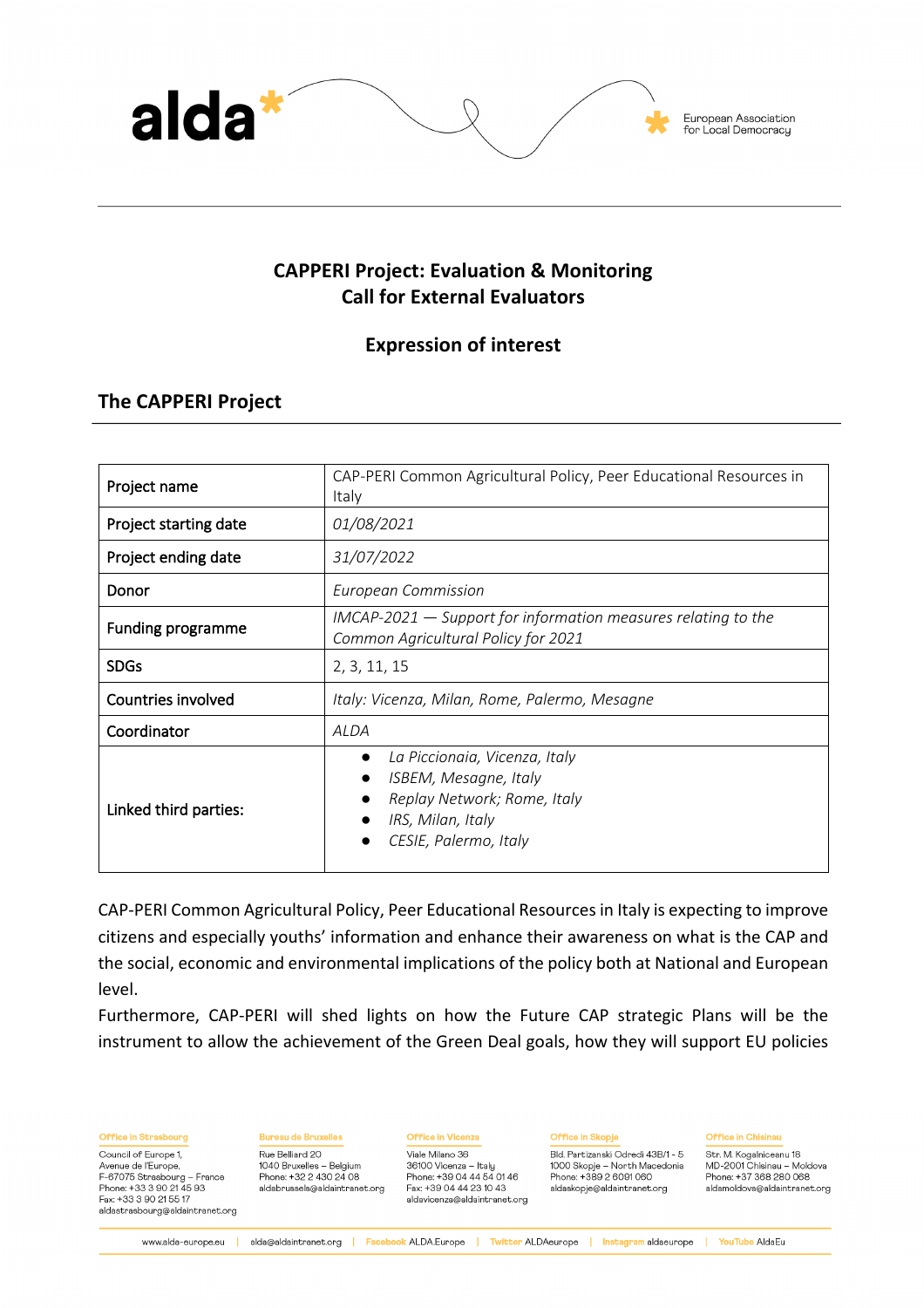

in managing the transition towards a sustainable food system and in strengthening the efforts of European farmers to contribute to the EU's climate objectives and to protect the environment.

The project will be implemented in Italy, with a multiregional focus since, according to the Eurobarometre surveys, Italians lack of knowledge and consciousness on the existence of a European agreement guiding the EU agriculture, and above all on the fact that the agricultural sector has some consequential impacts on climate change, on the biodiversity conservation and on the regeneration of rural areas and the creation of new jobs.

The project meets the call priority of addressing disinformation and misperception about EU agriculture and CAP, by targeting both youths and skeptical citizens of 5 Italian regions using participatory methods and peer to peer learning activities, as we consider it essential to let them experiment by their own the relevance of the EU agri-food sector in the wider EU economy. To bridge the existing communication gap between consumers and farmers, the project aims to implement activities at two levels, on one side focusing on youths and students, by engaging them in an educational and dramaturgical path starting by what they know of CAP impacts of on the environmental, social and economic level of EU countries. On the other side, targeting citizens, CSOs and LAs living in the urban areas, who will be stimulated to reconnect to the surroundings green areas through on-field activities and practical workshops. To improve Consumers' consciousness and awareness about the impact of farmers on the environment, they will be able to meet them in farmers' markets and directly in Urban gardens/green areas.

## **Purpose of the evaluation & monitoring**

Fax: +33 3 90 21 55 17

aldastrasbourg@aldaintranet.org

The evaluation & monitoring expert/team of experts will be involved in the project CAPPERI, to support the co-applicants to understand, ensure, monitor and evaluate the overall **impact of the project**.

The evaluation and monitoring team will support the CAPPERI's consortium to reach the objectives of the project by providing professional and expert advice for the timely and efficient implementation of its activities.

In particular, the external evaluator(s) has been foreseen for the following tasks:

## - **PROVIDE AN EVALUATION STRATEGY OF THE PROJECT**

• A common detailed methodology including quantitative and qualitative indicators for monitoring the implementation process

| <b>Office in Strasbourg</b> | <b>Bureau de Bruxelles</b>    | <b>Office in Vicenza</b>  | Office in Skopje                  | <b>Office in Chisinau</b>    |
|-----------------------------|-------------------------------|---------------------------|-----------------------------------|------------------------------|
| Council of Europe 1,        | Rue Belliard 20               | Viale Milano 36           | Bld. Partizanski Odredi 43B/1 - 5 | Str. M. Kogalniceanu 18      |
| Avenue de l'Europe.         | 1040 Bruxelles – Belgium      | 36100 Vicenza – Italu     | 1000 Skopje – North Macedonia     | MD-2001 Chisinau – Moldova   |
| F-67075 Strasbourg – France | Phone: +32 2 430 24 08        | Phone: +39 04 44 54 01 46 | Phone: +389 2 6091 060            | Phone: +37 368 280 068       |
| Phone: +33 3 90 21 45 93    | aldabrussels@aldaintranet.org | Fax: +39 04 44 23 10 43   | aldaskopje@aldaintranet.org       | aldamoldova@aldaintranet.org |

aldavicenza@aldaintranet.org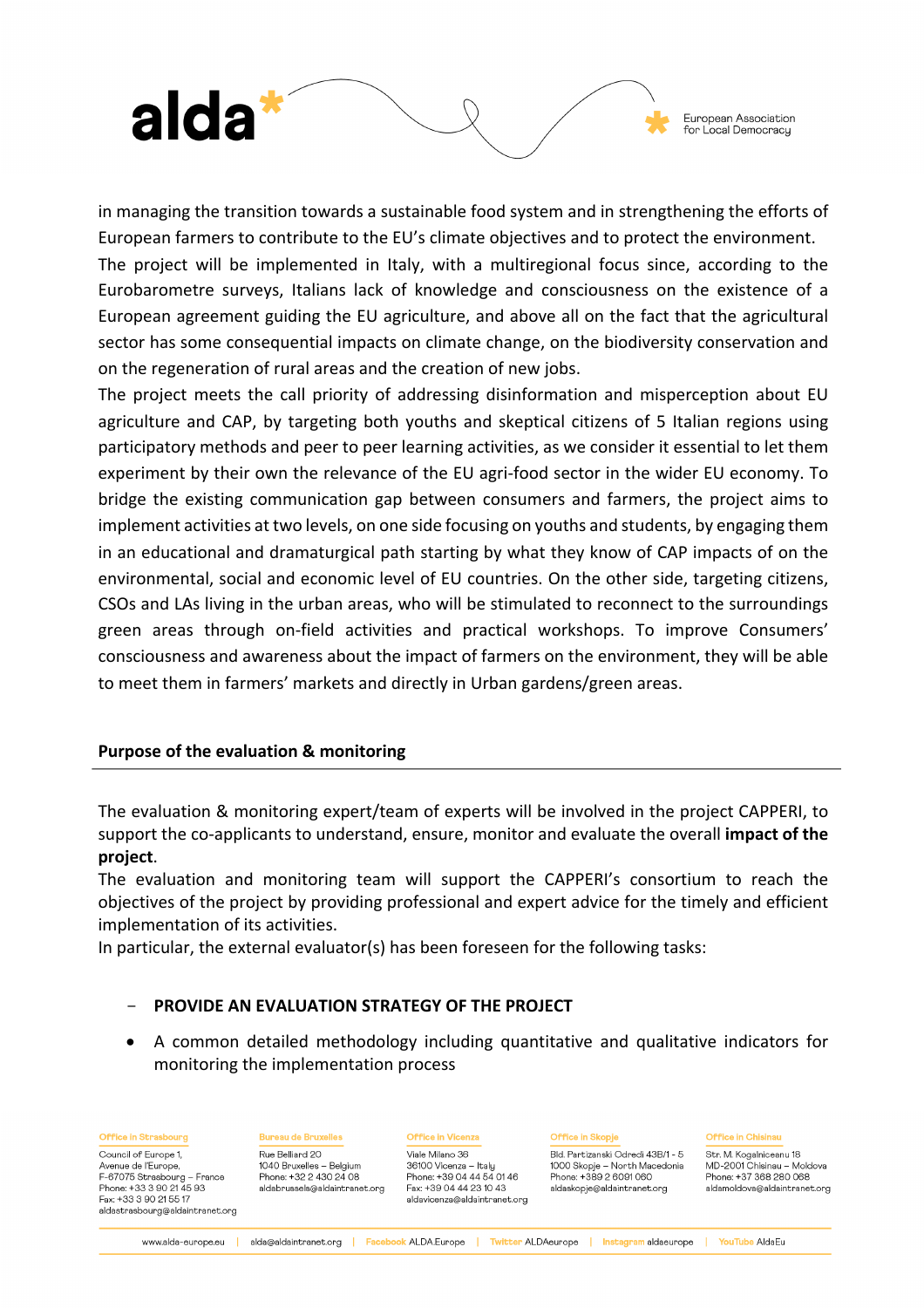

- Tools to measure the level of satisfaction of target populations, citizens, LAs and implementing entities
- Internal evaluation to ensure the reaching of targets established and allowing to adjust better for future activities.
- **EVALUATE THE REAL IMPACT ON BENEFICIARIES IN TERMS OF**
- Concrete results in relation to the aims of the project
- Local impact of practices experimented
- Real commitment of the beneficiaries towards the project phases
- **ELABORATION OF A SUSTAINTABILITY PLAN** that will include guidelines to promote the methodology of the project and the Tools created (creative outputs, Webinars, ...) after the project completion

### **Obligations of the Expert(s)**

In order to accomplish the mission, the external evaluator(s) is requested to participate for all the duration at the most important meetings of the project and of the final evaluation meeting. Reactions by e-mail or Skype within the 72 hours after a direct request of advice from the members of the consortium are requested to the external evaluator(s).

The external evaluator will:

- Take all the measures to prepare, implement and manage correctly the tasks and the missions assigned

- Communicate to ALDA all the information, documents and suggestions essential or necessary for the execution of the activities

- Fulfil the timesheet and report requested by ALDA necessary for the reporting activities

### **The Evaluation processes**

It is intended to appoint an evaluator or an evaluation team as soon as possible and before the end of January 2022, that will follow and monitor the CAPPERI project during the next months of implementation (February 2022 – July 2022) and at least one month after the end of the project

Office in Strasbourg

Council of Europe 1, Avenue de l'Europe. F-67075 Strasbourg - France Phone: +33 3 90 21 45 93 Fax: +33 3 90 21 55 17 aldastrasbourg@aldaintranet.org **Bureau de Bruxelles** Rue Belliard 20 1040 Bruxelles - Belgium Phone: +32 2 430 24 08 aldabrussels@aldaintranet.org **Office in Vicenza** Viale Milano 36

36100 Vicenza - Italu Phone: +39 04 44 54 01 46 Fax: +39 04 44 23 10 43 aldavicenza@aldaintranet.org **Office in Skopie** 

Bld. Partizanski Odredi 43B/1 - 5 1000 Skopje – North Macedonia Phone: +389 2 6091 060 aldaskopje@aldaintranet.org

**Office in Chisinau** 

Str. M. Kogalniceanu 18 MD-2001 Chisinau - Moldova Phone: +37 368 280 068 aldamoldova@aldaintranet.org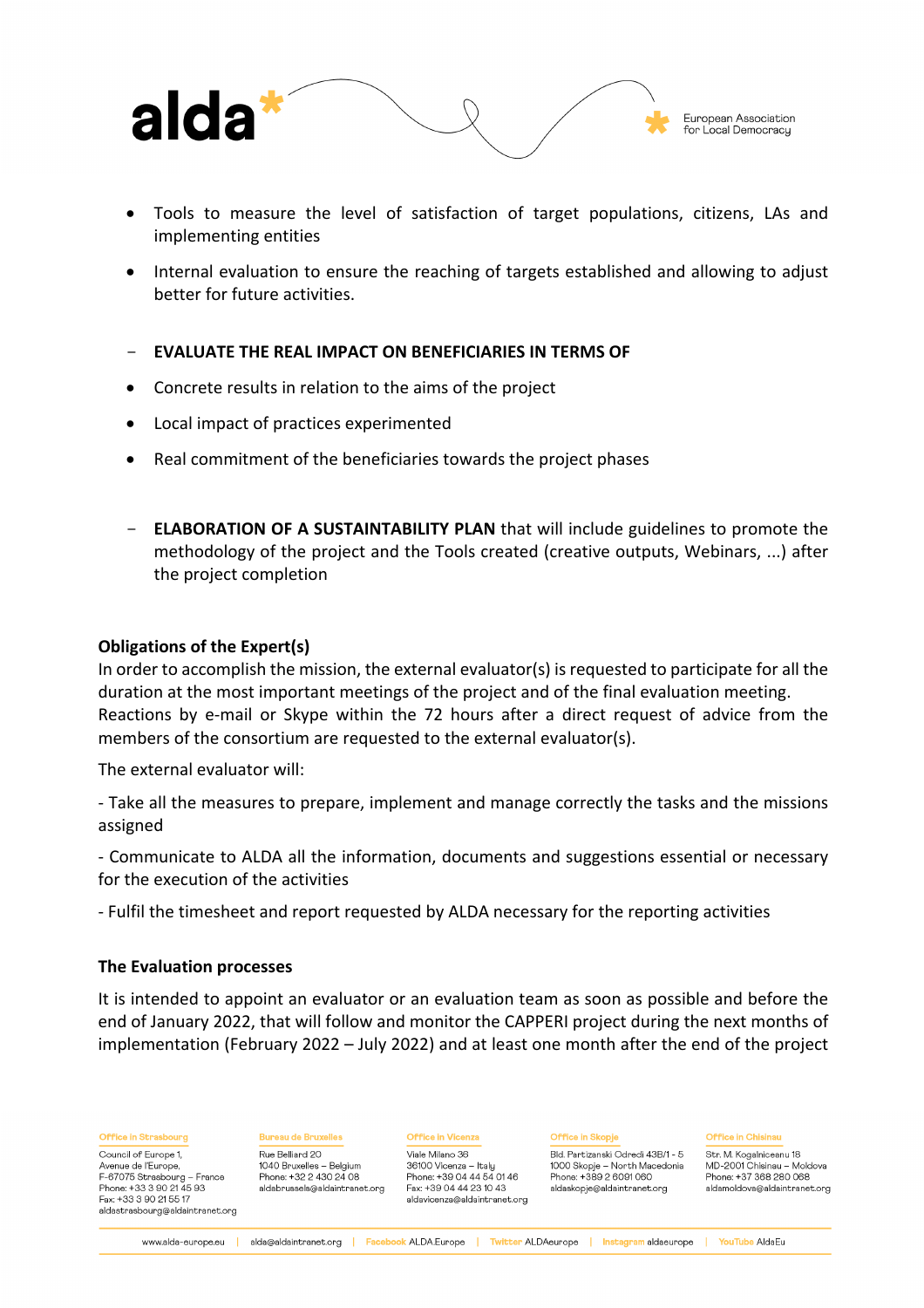

ensuring a monitoring and evaluation of its impact and supporting the consortium in fulfilling the objectives of the project.

The evaluation & monitoring expert(s) will participate in the events foreseen by the project and monitoring and evaluating the implementation of the activities. In the following table, an indicative (non-exhaustive) list of the CAPPERI events in which the evaluator will be required/invited to be present (travel costs may be covered by the project):

| Event                | Date           | City             |
|----------------------|----------------|------------------|
| Coordination Meeting | 3-4 March 2022 | Mesagne, Puglia  |
| <b>Final Event</b>   | June 2022      | Palermo, Sicilia |

Indicative (and non-exhaustive) list

Activities taking place at Local level may be also included in the list of events where the evaluator's presence and participation will be required/recommended.

### **Applicant profile: capacity, skills, experience and knowledge**

We are looking for professionals (or organisations) who can demonstrate:

- evaluation experience in relation to multi-methodologies projects
- evidenced experience of working with European programmes
- excellent research and analysis skills
- excellent communication skills
- fluent in Italian
- ability to draft qualitative reports in English

### **Evaluation content**

The evaluation and monitoring work will address the issue of whether and to which extent the project is meeting its objectives and will measure its impact throughout its implementation period.

The expression of interest shall be structured as follows:

presentation of the expert/team of experts and past relevant experience/references about similar tasks and assignments, especially related to EU projects (max 2 pages)/Presentation of the methodological approach for the monitoring and evaluation of the project (max 4 pages).

| <b>Deliverables</b>                | <b>Deadline</b> |
|------------------------------------|-----------------|
| <b>Evaluation strategy</b>         | 1 March         |
| Monitoring and evaluation analysis | 30 June 2022    |
| Sustainability Plan                | 30 June 2022    |

|  |  |  |  | ٠ |
|--|--|--|--|---|
|  |  |  |  |   |

Council of Europe 1, Avenue de l'Europe. F-67075 Strasbourg - France Phone: +33 3 90 21 45 93 Fax: +33 3 90 21 55 17 aldastrasbourg@aldaintranet.org **Bureau de Bruxelles** 

Rue Belliard 20 1040 Bruxelles - Belgium Phone: +32 2 430 24 08 aldabrussels@aldaintranet.org

## **Office in Vicenza**

Viale Milano 36 36100 Vicenza - Italy Phone: +39 04 44 54 01 46 Fax: +39 04 44 23 10 43 aldavicenza@aldaintranet.org **Office in Skopie** 

Bld. Partizanski Odredi 43B/1 - 5 1000 Skopje - North Macedonia Phone: +389 2 6091 060 aldaskopje@aldaintranet.org

#### Office in Chisinau

Str. M. Kogalniceanu 18 MD-2001 Chisinau - Moldova Phone: +37 368 280 068 aldamoldova@aldaintranet.org